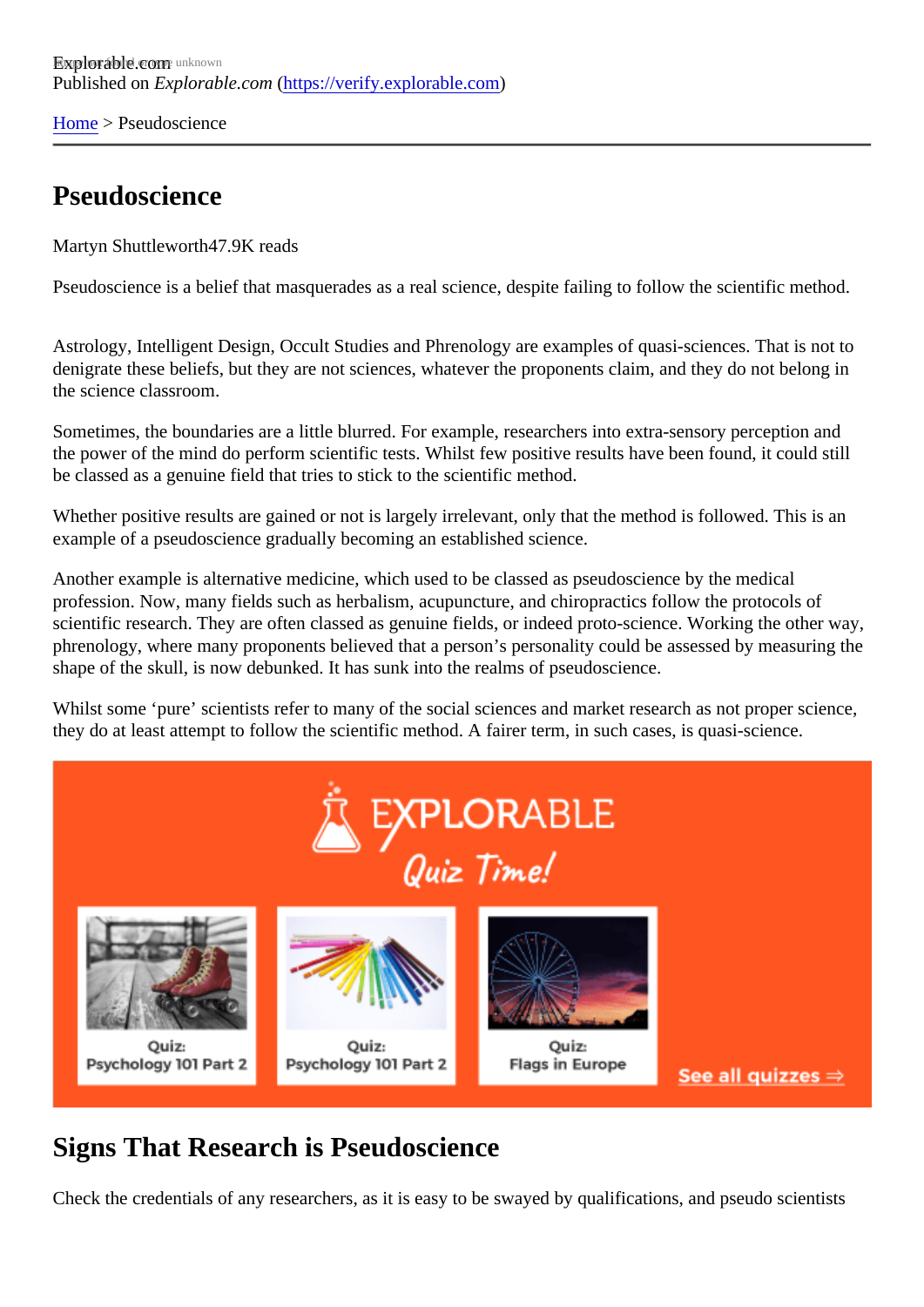are very good at switching fields.

For example, a professor of quantum physics typically knows less about biology than first year biology undergraduate, so why are they qualified to comment upon evolution?

Pseudosciences are often selective with facts, selecting of that suit their need Peer reviewing 2] and replication are essential to science, so apperiment<sup>[3]</sup> that does not allow this process cannot be taken seriously.

Parapsychology is a very good example. If researchers into ESP and telekinesis follow the scientific method, and accept results for what they are, then their work can be classed as science. Unfortunately, many pseudously researchers in this field distort findings and try to fit the results to their theory, rather than using them to try to refin[e hypothese](https://verify.explorable.com/research-hypothesis)<sup>[4]</sup>. The Atkins diet is another example of rification error<sup>[5]</sup>, resulting in potentially dangerous practices.

Pseudoscience often uses the media as a first stop, rather than submitting their work for peer review. No genuine researcher would dream of publishing their results until they had passed all of the rigors of the scientific method.

Pseudoscience often claims that it is right and that everybody else is wrong, instead of trying to fit in with established scientific protocols. Many pseudo-sciences now claim to be complimentary to science, rather than alternative, and this view is fair in many cases.

Acupuncture, Cognitive Behavior Therapy and Reflexology are good examples. Physicians and consultant often refer patients, believing that there may be some benefit if these therapies are used alongside regular medicine. The fact that these methods are also prepared to subject their methods to scientific debate often earns them the name of proto-science.

Pseudoscience is often about making money, through selling books, claiming that the research is somethi that science cannot explain. The reason why science cannot explain everything is that often it does not ca Most researchers are not going to waste time and resources studying a field that is full of cranks.

For example, the pyramid scam selling e-books claiming that water used in your car engine saves gas is physically impossible. Scientists often finds berexplanation<sup>[6]</sup> than those of the pseudoscience. Hypnotherapists charging many dollars an hour are not interested in healing anybody, but in making the client return week after week.

Pseudoscience often tries to create problems and mysteries that are not there, usually linked to making money. The Bermuda Triangle spawned a range of books and film Gcbann's razor<sup>7</sup> showed that a plane or ship is statistically no more likely to go missing there than anywhere else. This was not before an extensive array of books and films about the subject.

## It is All About the Money

To summarize, the boundaries between science and pseudoscience are often blurred. Some practices stra the divide, like complimentary medicine, and others can begin as a pseudoscience and develop into a science. If they follow the cientific method 8], and allow scrutiny, then they may develop into a full-blown field

The common denominator for the rest is money. Every pseudoscience has money or an unethical motivation at the root, and dresses crankery up as science to persuade the public. This is the reason that the scientific method was developed, to drive the charlatans out.